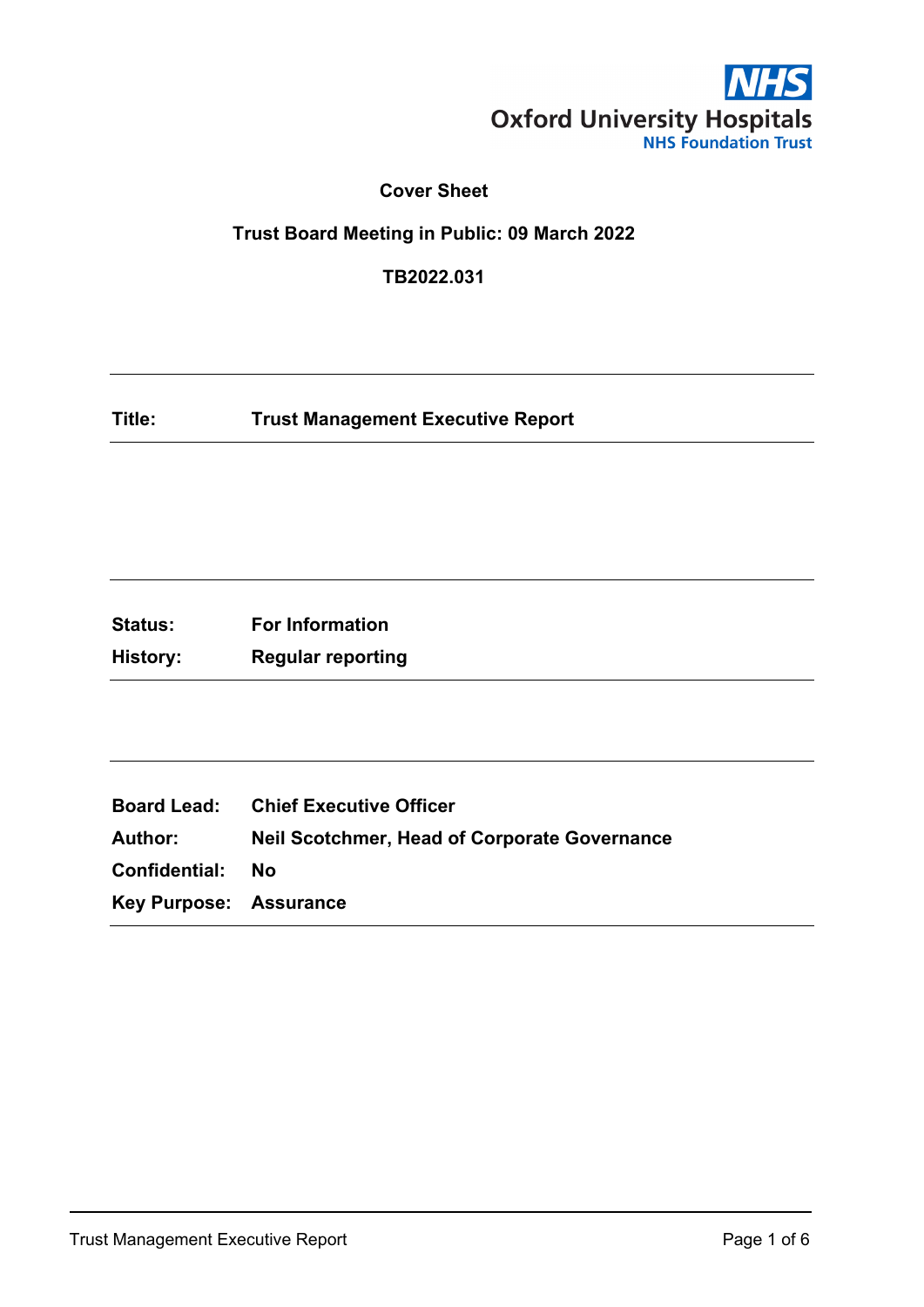# **Executive Summary**

- 1. The Trust Management Executive [TME] has been constituted by the Trust Board and is the executive decision-making committee of the Trust. As such, it provides a regular report to the Board on the main issues raised and discussed at its meetings.
- 2. Under its terms of reference, TME is responsible for providing the Board with assurance concerning all aspects of setting and delivering the strategic direction for the Trust, including associated clinical strategies; and to assure the Board that, where there are risks and issues that may jeopardise the Trust's ability to deliver its objectives, these are being managed in a controlled way through the Trust Management Executive Committee. This regular report provided aims to contribute to the fulfilment of that purpose.

### **Recommendations**

The Trust Board is asked to:

• **note** the regular report to the Board from TME's meetings held on 27 January, 10 February, and 24 February 2022.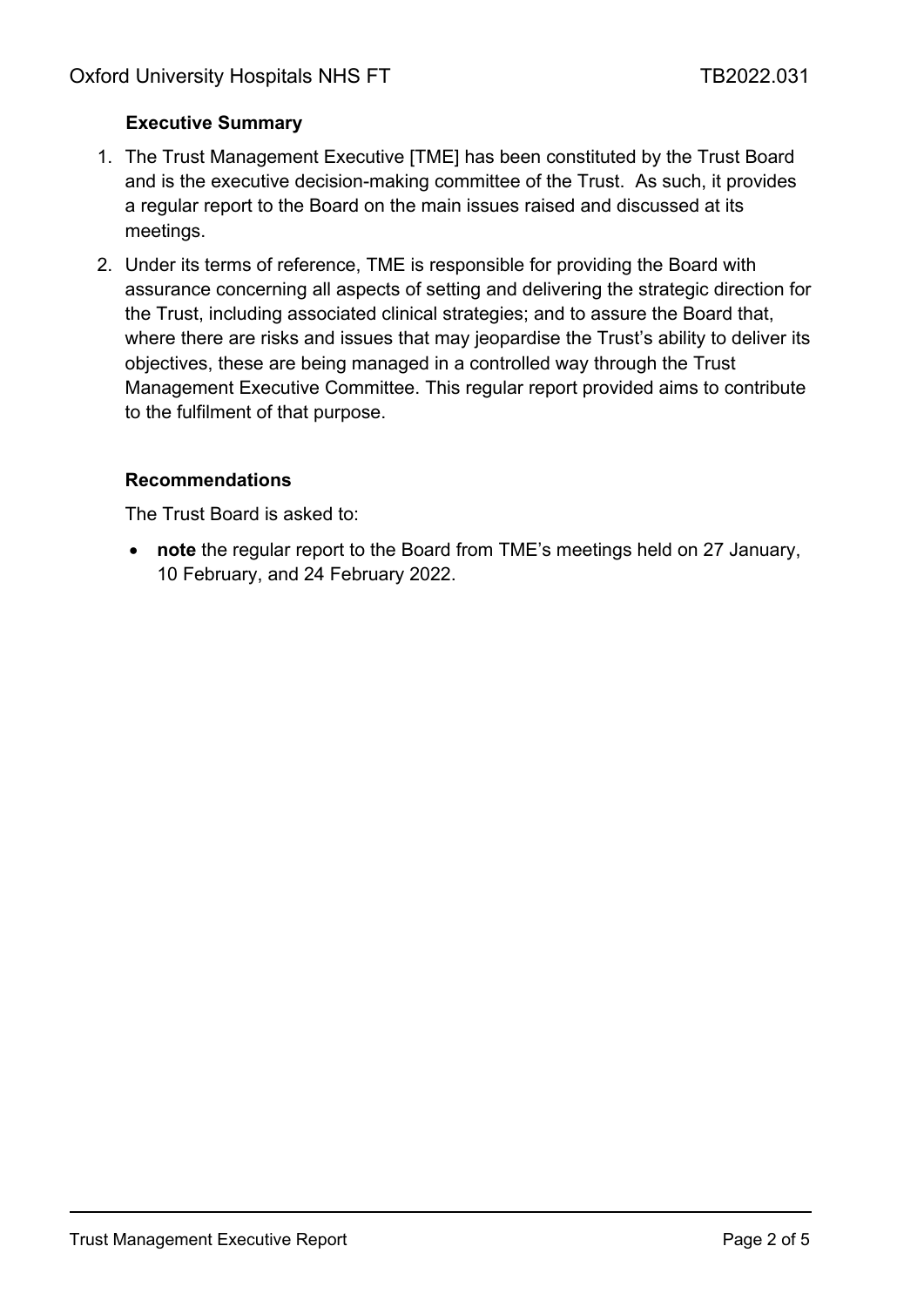# **Trust Management Executive Report**

## **1. Purpose**

1.1. The Trust Management Executive [TME] has been constituted by the Trust Board and is the executive decision-making committee of the Trust. As such, it provides a regular report to the Board on the main issues raised and discussed at its meetings.

### **2. Background**

- 2.1. Since the preparation of its last report to the Trust Board, the Trust Management Executive [TME] has met on the following dates:
	- 27 January 2022
	- 10 February 2022
	- 24 February 2022

#### **3. Key Decisions**

- 3.1. The following policies were **approved**:
	- Values-Based Appraisal Window Policy.
	- Vaccination as a Condition of Deployment Policy This was subsequently withdrawn due to a national pause for consultation.
- 3.2. The following policies were **recommended to the Trust Board:**
	- Pay on Appointment and Pay Progression Policy.
	- Elective Access Policy (BOB).
	- Quality Impact Assessment Policy.
	- Duty Manager and Duty Director On-Call Framework.
- 3.3. TME received an update on the Virtual Staff Briefings and supported the proposal for further improvement and development.
- 3.4. TME supported the Digital Roadmap workplan and bid pipeline.
- 3.5. Approval was given by TME for the purchase of additional Office 365 **licences**
- 3.6. TME commissioned the formation of an OUH Hip Fracture Working Group (HFWG) and agreed to provide Executive sponsorship of the OUH HFWG through engagement with the Chief Medical Officer.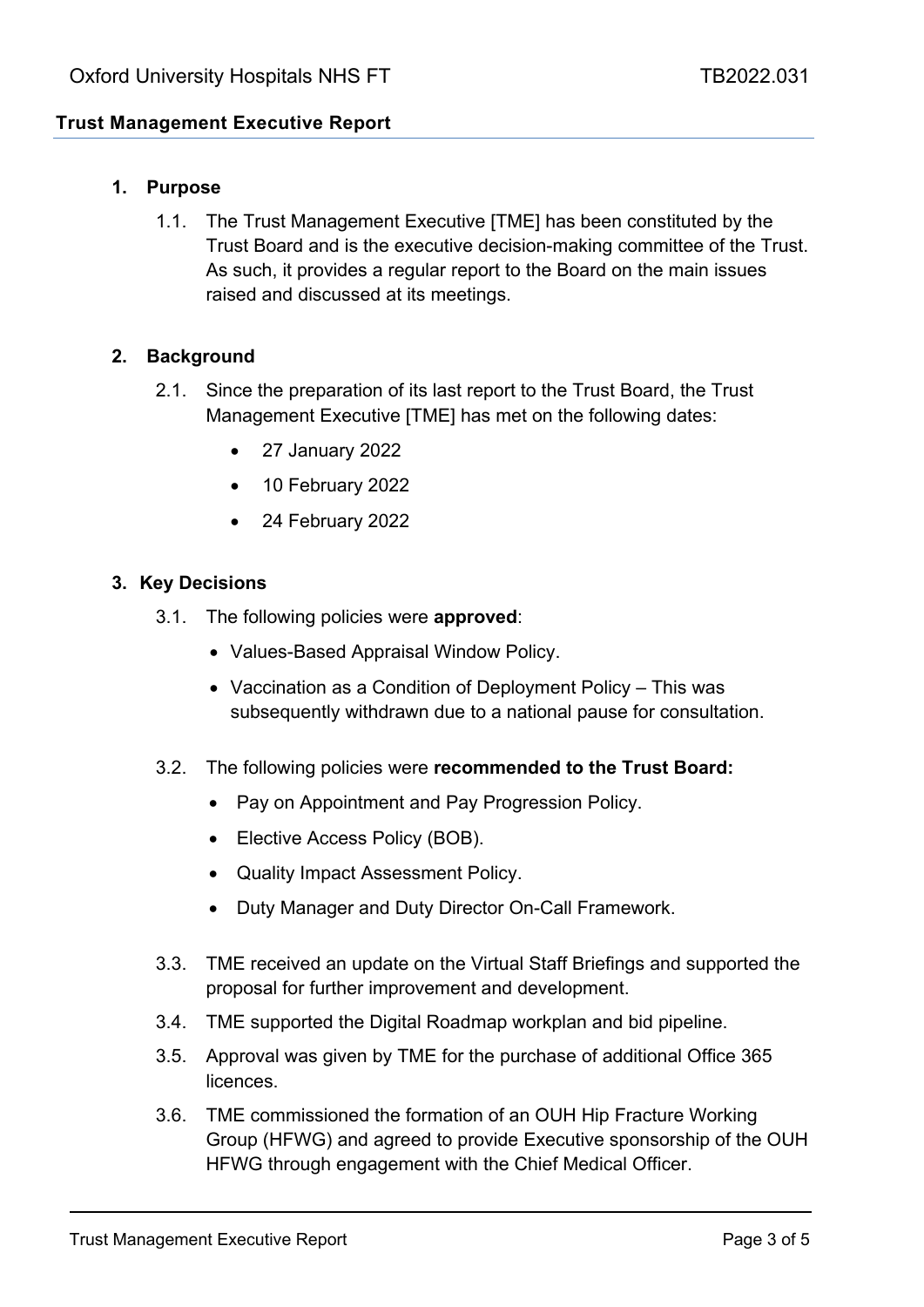- 3.7. The Summary of 22/23 Planning Guidance was noted by TME, and an agreement was made for the proposed timetable for the planning process.
- 3.8. TME approved the implementation of the Endoscopy Training Academy Hub at the OUH.
- 3.9. TME noted the month 9 (December) Procurement Month-End Outlook Report.
- 3.10. TME considered the Counter Fraud Framework and recommended the policy to the Audit Committee.
- 3.11. TME approved the appointment of a new Haemophilia Consultant.

# **4. Updates and Assurances**

- 4.1. TME received and noted the M9 and M10 Finance Updates and the M10 IPR Report.
- 4.2. The Quarterly Health and Safety Report was shared with TME.
- 4.3. Six-Monthly Freedom to Speak Up update was presented to TME.
- 4.4. TME noted the Clinical Governance Committee Report for January 2022.
- 4.5. TME received a briefing on R&D activity during the COVID-19 Pandemic.
- 4.6. The Postgraduate Medical Education 2021-2022 report was received and noted by TME.
- 4.7. OUH 2021 Maternity Survey Results were shared with TME.
- 4.8. TME received the summary of Q3 Divisional Performance Reviews Update.
- 4.9. The Clinical Strategy Programme was shared with TME.
- 4.10. TME also received the six-monthly Freedom to Speak Up (FtSU) report.

#### **TME also received the following reports:**

- 4.11. Business Planning Pipeline
- 4.12. Workforce Report
- 4.13. Elective Recovery Programme
- 4.14. Procurement Pipeline